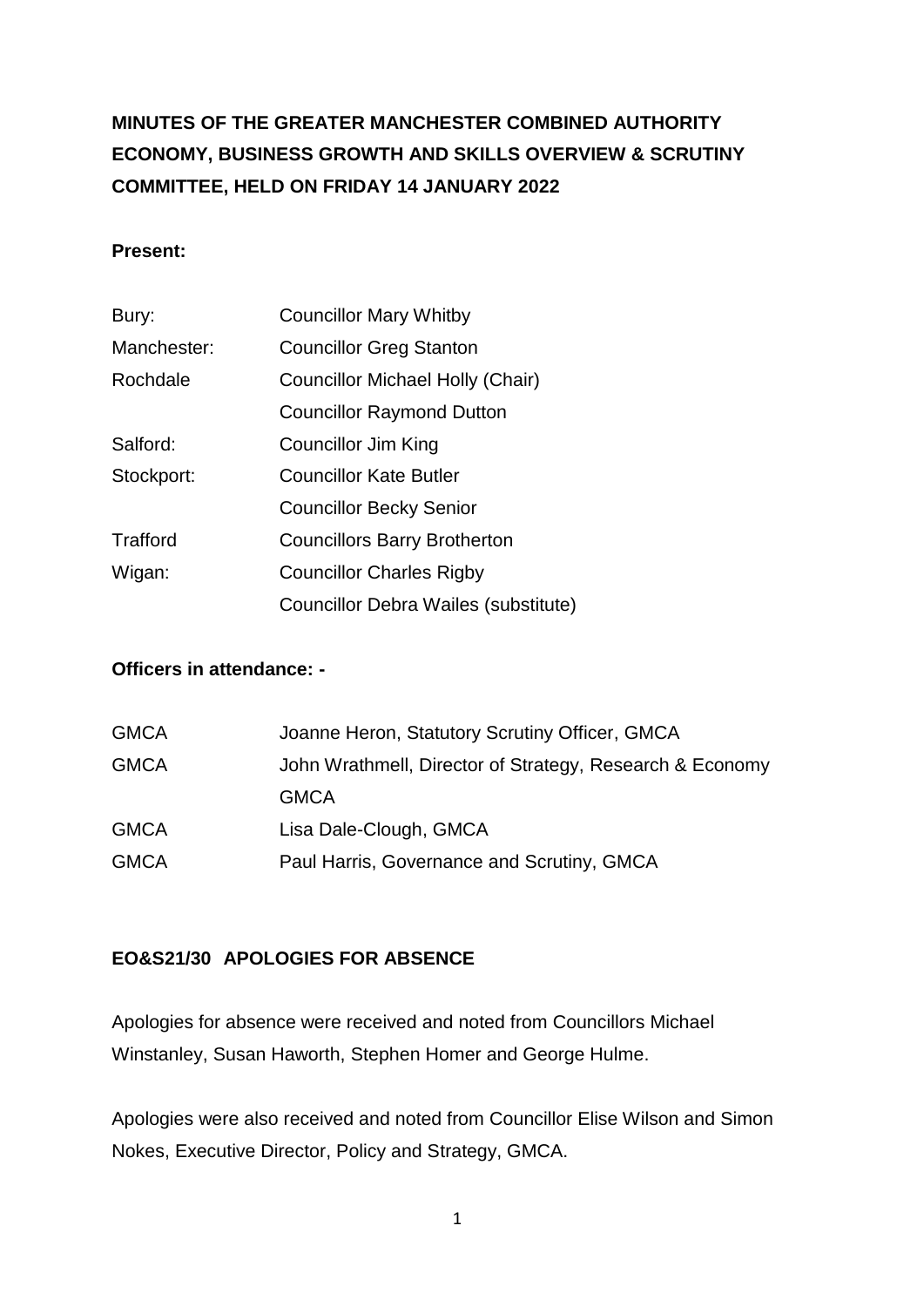#### **EO&S21/31 CHAIR'S ANNOUNCEMENTS AND URGENT BUSINESS**

#### **a. Clean Air Zones**

An update on the process for the introduction of Clean Air Zones in Greater Manchester was provided.

The update noted that GM is experiencing dangerous and illegal air quality due to nitrogen dioxide exhaust emissions and other vehicle pollution which is leading to serious health problems and 1200 premature deaths occurred last year that were attributed to poor air quality.

Members noted that there are 152 areas in GM where emissions remain higher than legally required levels. In March 2020, the Government issued a legal direction requiring the 10 GM local authorities to address the situation by introducing a category C charging Clean Air Zone for commercial vehicles that do not meet the prescribed national standard for vehicle emissions by 2024 at the latest.

In response to this direction, a Clean Air Plan was developed by the 10 local authorities. In addition, consideration was also given to the economic impact of the CAZ requirements for businesses operating locally, particularly the ability of owners of non-compliant vehicles to change to compliant vehicles.

The mechanisms to support businesses through the transition, including the retrofitting and upgrades to existing commercial vehicles, were explained. Members noted that there continue to be some supply chain issues and inflation of the cost of vehicles, which have impacted upon the vehicle upgrade process.

For this reason, the Greater Manchester Air Quality Administration Committee will therefore be recommended to seek approval from the Secretary of State requesting to pause opening of phase two Clean Air Funds at the end of January 2022, to enable an urgent and fundamental joint policy review with government to identify how a revised policy can be agreed to deal with the supply issues and local businesses' ability to comply with the Greater

2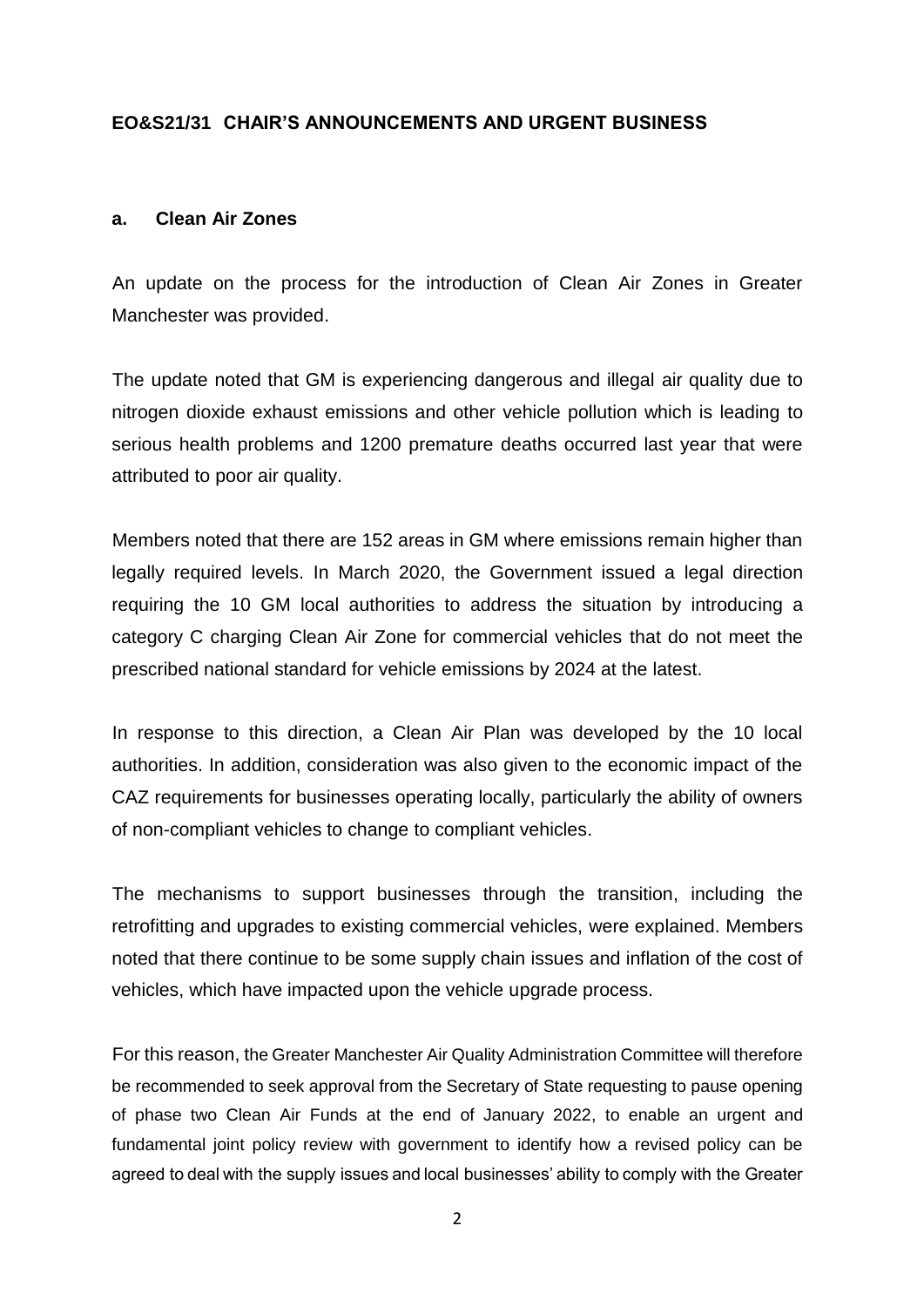Manchester Clean Air Plan. The Committee will also be asked to confirm that preparations to launch the first phase of the Clean Air Zone charging from May 2022 – buses, Heavy Goods Vehicles and non-Greater Manchester taxi and private hire vehicles - will continue.

Members raised the following points:-

- The most recent updates on the Clean Air Zone will be provided for Members following the meeting.
- A Member suggested if the Secretary of State did not implement this policy then there is potential for a legal challenge by environmental groups.
- A Member enquired if there was a process to check or understand how air quality measurements that have informed the CAZ requirements are calculated. In response, officers undertook to share details of the matrix for the calculation of the CAZ requirements.
- Members noted that the public health messaging in relation to the introduction of CAZ was important and is getting lost in the discussions around local economy.
- A Member noted that poor air quality has impacted upon the health of lots of GM residents with a consequential cost to the NHS.
- A Member highlighted some ambiguity with the integrated, online maps.
- A Member noted that the requirement for CAZ is a government directive and not a GMCA or local district initiative. The improved health benefits of removing the most polluting vehicles from the road network was welcomed, but there is a need for the government to provide appropriate funding to support businesses and residents in order for them to comply.
- A Member suggested that people continue to use private forms of transport because GM's public transport system requires improvements. The member suggested that if the level of transport subsidy for GM matched that of London then GM would quickly move to developing a world class integrated transport system. The Member explained that the CAZ is a GM wide requirement and should be adopted as such. Representations on the feelings of local residents in relation to CAZ should also be made to Government.
- A Member suggested that Clean Air Zone discussions will continue when the GM Mayor is in attendance at the next meeting.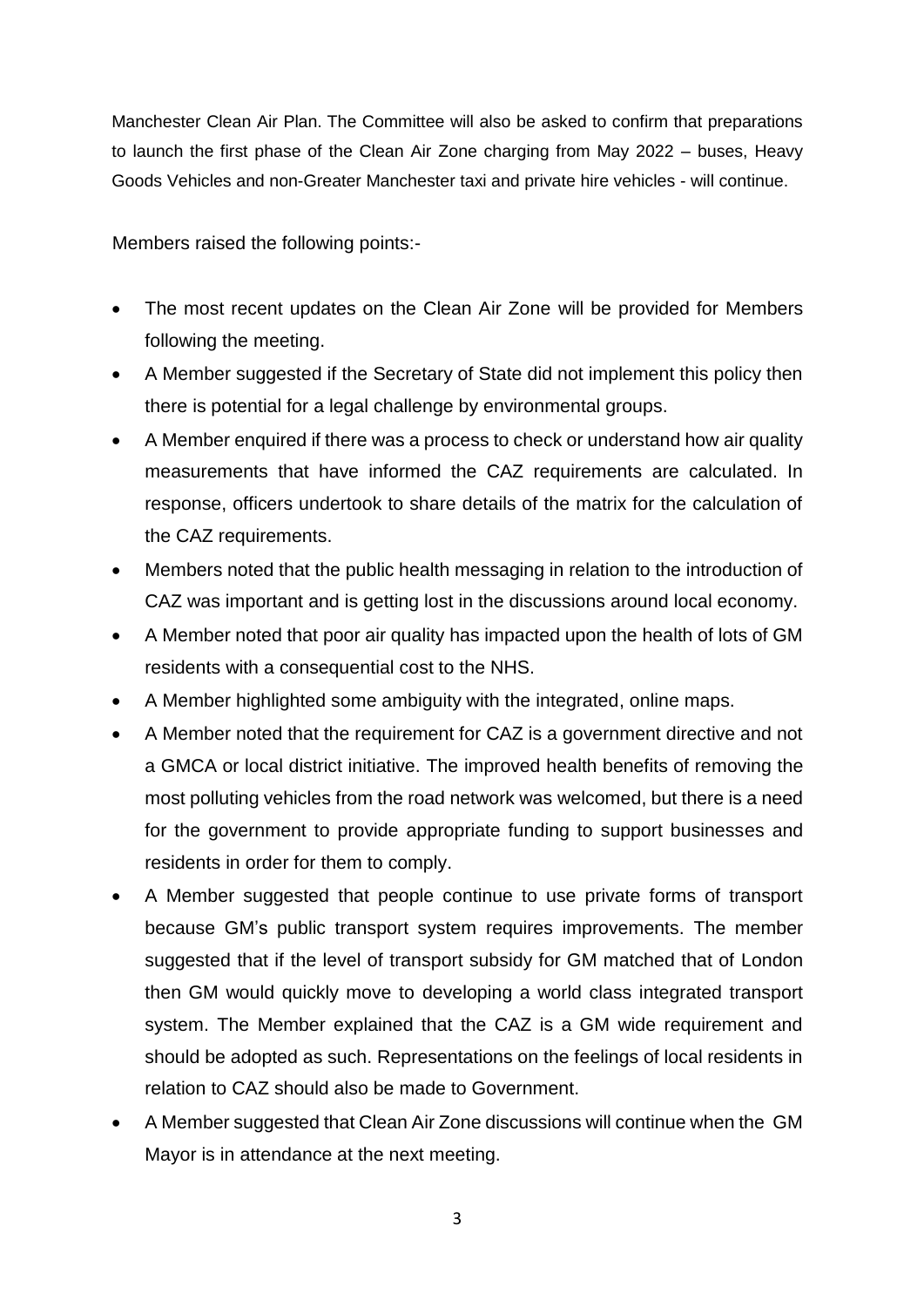# **RESOLVED/-**

- 1. That the update be received with thanks and noted.
- 2. That a briefing note be shared with Members.

# **EO&S21/32 MINUTES OF THE MEETING HELD ON 10th DECEMBER 2021**

The Minutes of the previous meeting of the Committee, held on 10<sup>th</sup> December 2021 were submitted for approval as a correct record.

A Member suggested that in respect of the Greater Manchester Strategy Refresh item (Minute EO&S21/22 refers), within the points made in the discussion on low carbon properties, the penultimate line in this bullet point should read "…a date of 2028 will seek for all new properties to be zero carbon. This policy proposal will be submitted to the Secretary of State in early 2022".

# **RESOLVED/-**

That the minutes of the Economy, Business Growth and Skills Overview and Scrutiny Committee, held on held on 10<sup>th</sup> December 2021, be approved as a correct record, subject to the inclusion of the amendment set out in the preamble above.

# **EO&S21/33 GREATER MANCHESTER LOCAL INDUSTRIAL STRATEGY**

Members received a report which provided an update on the GM Local Industrial Strategy, which reminded Members that on 13<sup>th</sup> June 2019, the Greater Manchester Local Industrial Strategy was jointly launched with Government. The report explained that since then, work has been underway to implement the strategy via a phase 1 Implementation Plan, and to establish delivery structures including an overarching Programme Delivery Executive.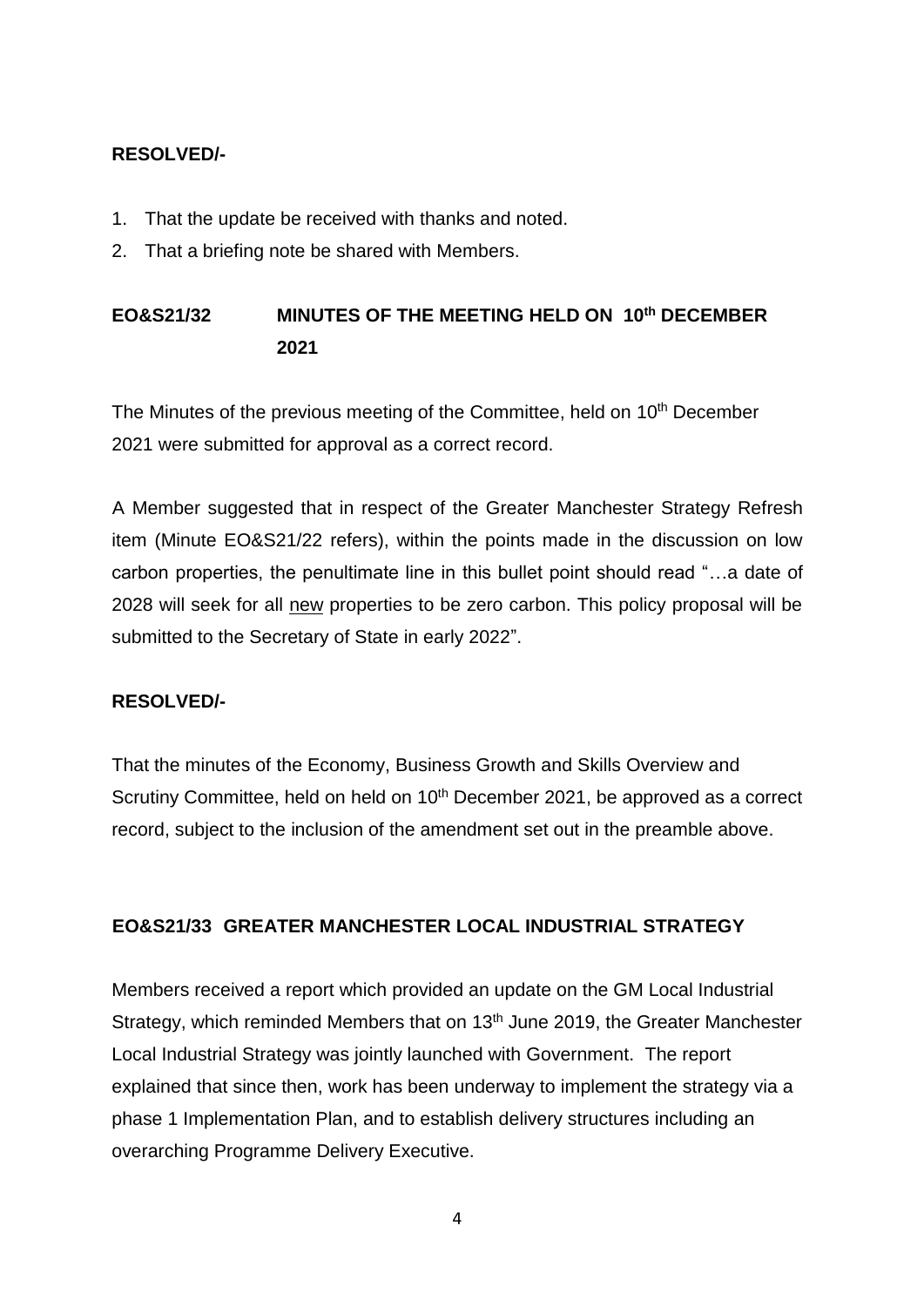The report provided a further update on implementation following the report to the 5 February 2021 meeting of the Committee and emphasised key highlights from 2021, as well as introducing the changing context for delivery of the strategy, including the COVID-19 pandemic and EU-Exit.

Members noted that the Greater Manchester Local Industrial Strategy is one of the country's first modern local industrial strategies. The ambitious strategy is designed to deliver an economy fit for the future, with prosperous communities across the city-region and radically increased productivity and earning power.

The LIS aims to create a highly productive, more inclusive and prosperous city region for all residents, with:

- A plan for communities across all of GM to thrive and prosper.
- Good jobs across the city region backed up by the right infrastructure, skills and networks.
- Supporting everyone to reach their full potential, giving people hope and optimism for the future, leaving nobody behind.
- Driving innovation and productivity in both our frontier and foundational sectors.

A presentation was also provided with an overview of the national industrial strategy white paper and the development of a GM local Industrial Strategy, the key findings of and recommendation of the Independent Prosperity Review and GM's response, and the impact of Brexit and Covid-19.

Members raised the following points:-

 A Member highlighted that once the LIS was originally developed, the main risk for consideration was Brexit. Since this point there has been the pandemic, geopolitical changes in respect of China, Russia and Iran, inflation, and energy prices.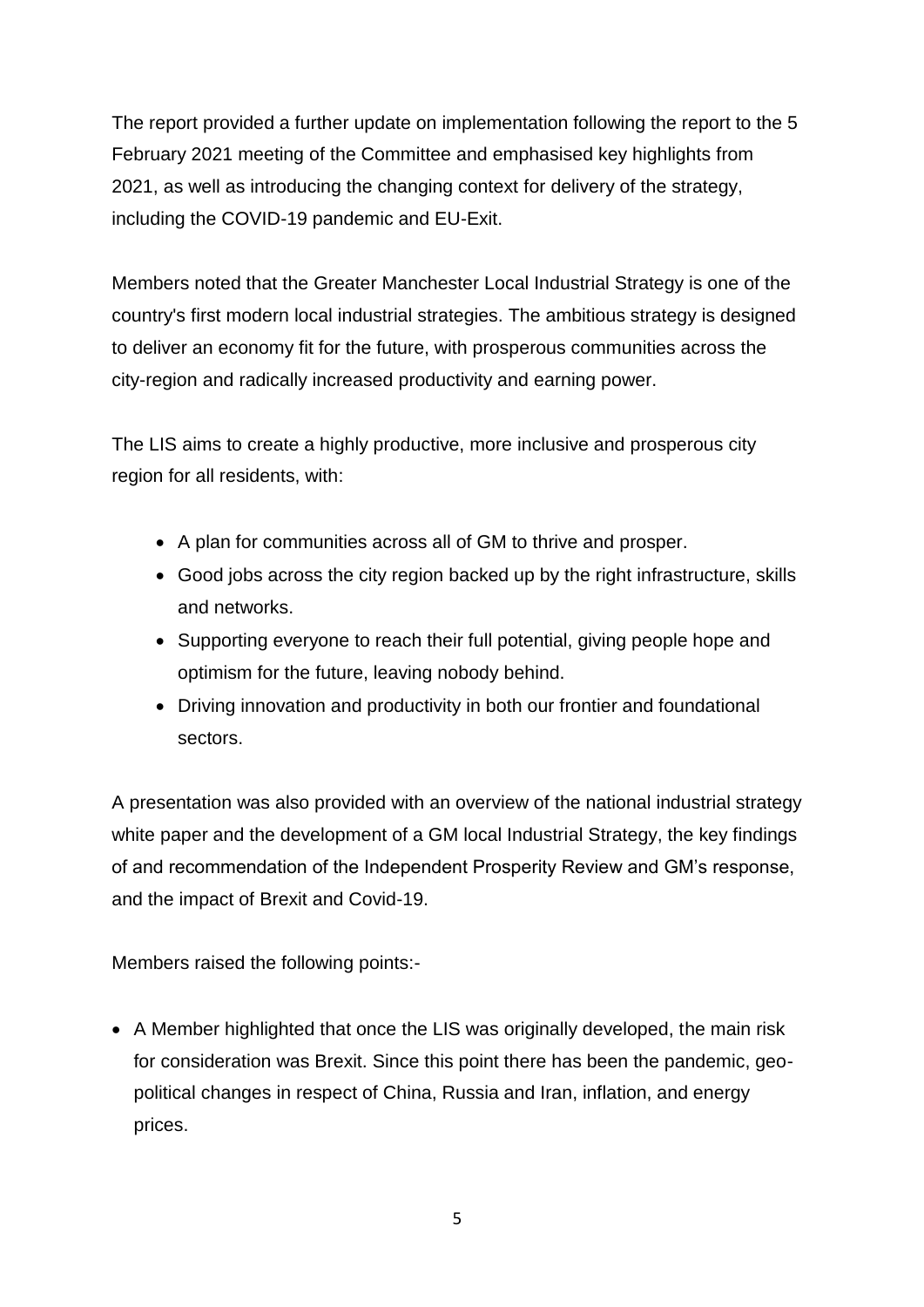- In terms of energy supplies, a Member enquired if there were any sectors that have been impacted by the significant increase in energy supplies, In response, it was noted that this matter has been considered by Economic Resilience Group which has identified issues across all sectors. Industries such a steel fabrication face energy cost increases and are in discussion with Government around support. In addition, it was noted the hospitality and leisure businesses are also impacted by energy cost increases as they still need to heat and light their premises at a time where there is limited custom.
- A Member noted the issues with some of the larger UK based retailers being unable to satisfy public demand for some goods, particularly with the significant costs of shipping, and asked if this was an opportunity to re-set and review the Greater Manchester manufacturing base. In response, it was noted that matters such as the rise in energy costs, shipping and logistics, the commitment to carbon reduction and the UK's exit from the European Union may encourage some discussions on re-shoring for some UK manufacturing supply chains. It was also noted that the larger UK manufactures tend to be part of global manufacturing supply chains. There are some industries within the city region, such as textiles, that are future focused and are looking to develop local, regional and British partnerships.
- A Member noted that 1 in 10 people in GM have no qualifications and enquired on the demographic of this group. In response it was noted that an update will be provided at the next meeting of the Committee.
- In respect of the Energy Innovation Agency, a Member asked how proactive this organization is. In response, it was noted that a set of recommendation have been developed and they are looking to bring Small Medium size enterprises (SME) into the process,
- A Member welcomed the inclusion of childcare provision in the foundational economy.
- In respect of the recommendation of the Resilience review, a Member suggested that food security and what can be done as a city region to secure this provision. In response, it was noted that a task force has been launched to explore food security issues and develop a set of actions.

6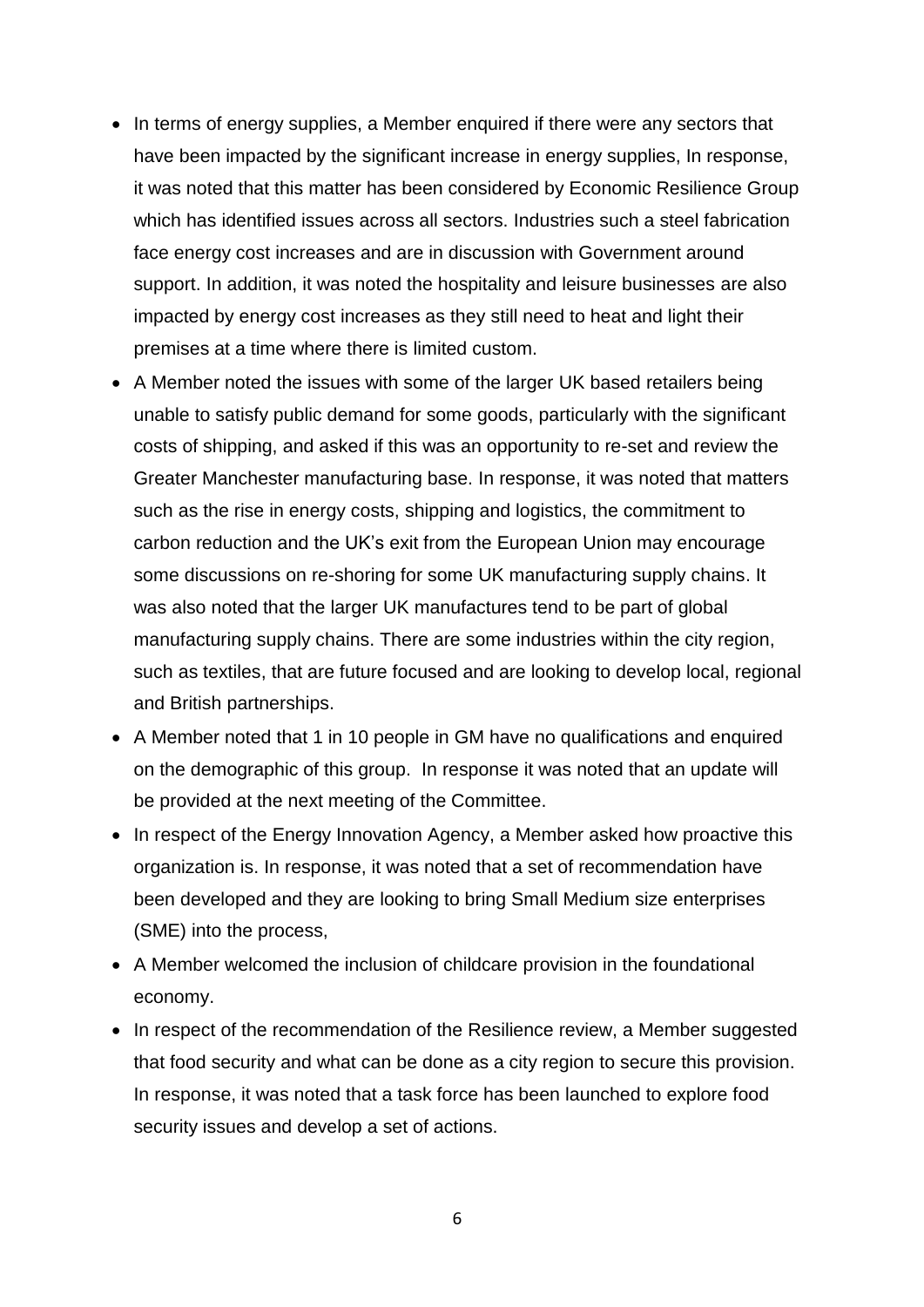- A Member highlighted the fragmented education and training across Greater Manchester and enquired how the matter of skills is to be coordinated to ensure better outcomes. In response, it was noted that GM universities have signed an agreement to work together to support GM. It is also understood that Further Education colleges are also working together for Level 3 & 4. It was suggested that an update on this matter will be brought to a future meeting of the Committee.
- In respect of SME leadership training, a Member asked if there will be a set of measures to monitor productivity impact as a result of these training programmes. In response, it was noted that an evaluation process is being developed for this Leadership and Management Programme.
- With regard to supply chains, a Member highlighted the impact on wider industry supply chains whicha delay in the supply of microchips has had. The Member suggested that local manufacturing of such technology should be explored. In response, it was noted that some manufacturers are increasing their inventories in order to support supply chain.
- Following an enquiry from a Member, officers explained that the SME Energy Innovation Validation tool has been developed to help standardize products so that they meet industry energy standards.
- In respect of the SME Leadership Programme and following an enquiry from a Member around the proposed take up of this offer, officers noted that this programme has been developed following research on the training needs of businesses. The programme is due to launch in the upcoming months and it was suggested that some market research with business would be beneficial. The Growth Company and Business schools are involved in this process and have a large database of companies to engage with and understand demand.
- A Member welcomed the work taking place on skills. The member highlighted the need to engage with younger people to address training needs.
- A Member noted the importance of community wealth building and local sourcing. In response, it was noted that one of the findings of the independent inequalities commission was to develop a community wealth building hub to support new social enterprises, which is in development currently. An update to this will be brought to a future meeting.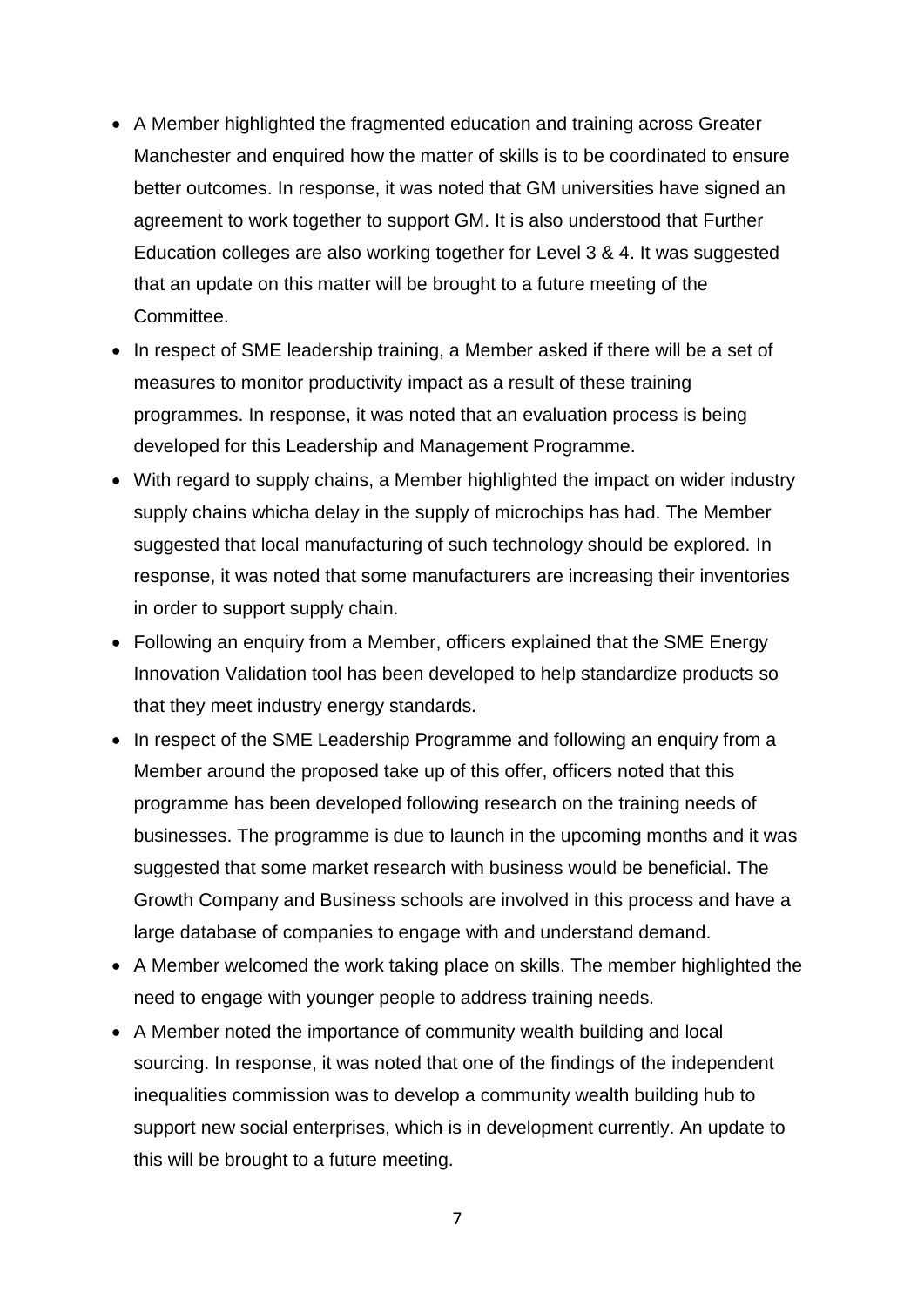- A Member noted that the report identified that the GM productivity was behind both the US and German economies and if there was anything from these two diverse economies that can be learnt. In response, it was noted that the recent Prosperity Review looked at the difference of local firms and the overarching skills and health base of the local population, the propensity of firms to export and the general leadership ability.
- In welcoming the presentation, a Member sought further information on what is being done to address digital skills pipelines. In response, it was noted that the digital skills provision has been supported for the skills for growth fund. Details on this will be provided at a future meeting of the Committee as part of the education and Skills update.
- In response to an enquiry from a Member regarding unemployment claimants, it was noted the demographic of claimants has changed throughout the pandemic. Currently men aged over 40 seem to be most affected. A monthly breakdown of the Office of National Statistics on claimant information will be shared to committee members.
- A Member suggested that utility companies should be encouraged to invest in bio-gas technologies. A report on the approach of Waste Authorities in this regard was requested. In response, officers undertook to discus the matter further with the GMCA Waste Committee and also GMCA Planning and Housing colleagues.

# **RESOLVED/-**

- 1. That the update on the Local Industrial Strategy be received with thanks and noted.
- 2. That a further report on the Local Industrial Strategy be provided to the next meeting of the Committee, be noted.

# **EO&S21/34 REGISTER OF KEY DECISIONS**

Members are asked to note and comment on the GMCA Register of Key Decisions for the period 1<sup>st</sup> December 2021 to 31<sup>st</sup> March 2022.